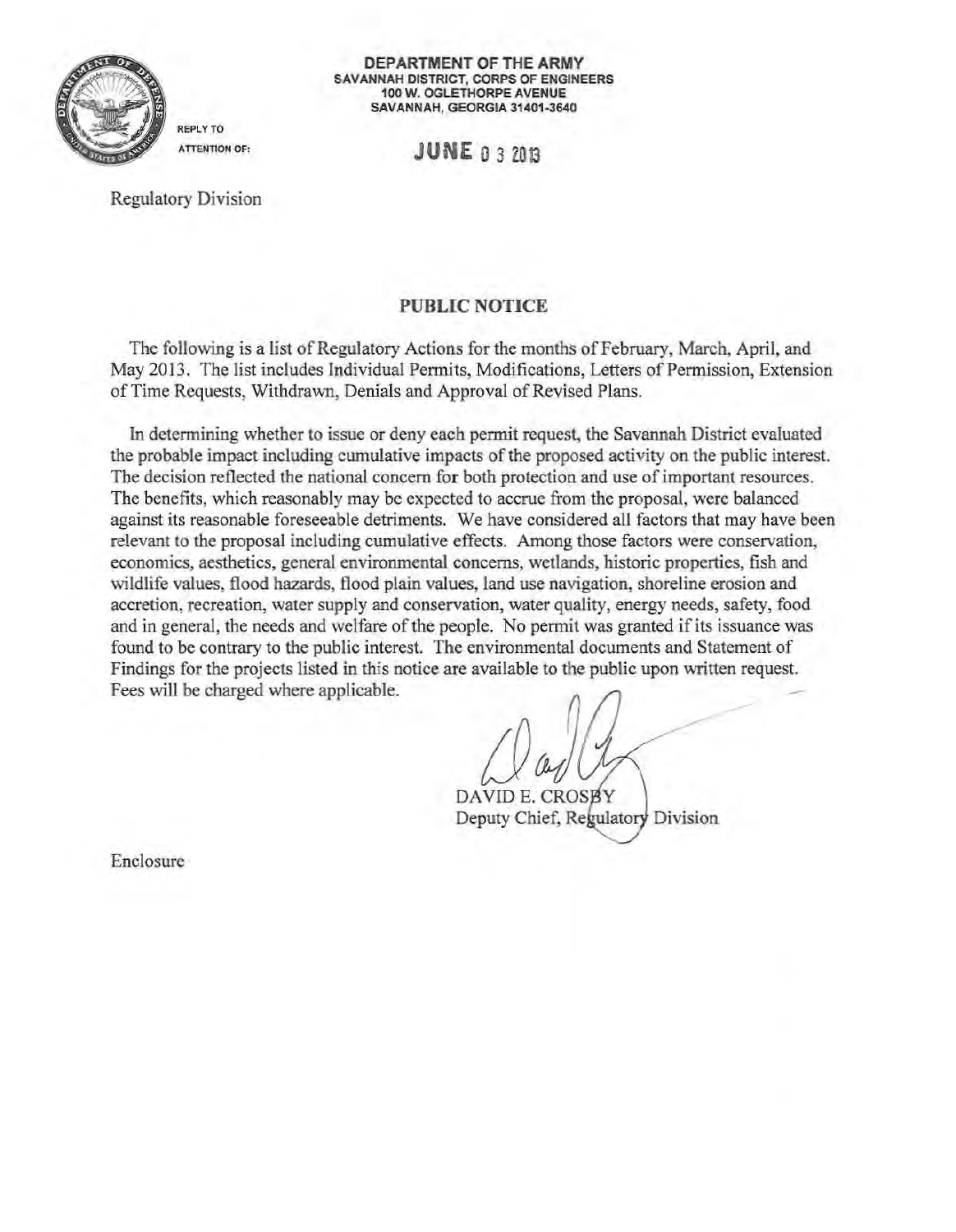| PROJECT NO.                            | PERMIT TYPE                                                                                                    | <b>PERMITTEE</b>                                                                                                                                                                          | <b>COUNTY</b> | <b>WATERWAY</b>     |
|----------------------------------------|----------------------------------------------------------------------------------------------------------------|-------------------------------------------------------------------------------------------------------------------------------------------------------------------------------------------|---------------|---------------------|
| SAS-2009-01210<br>Chattahoochee River. | Individual Permit                                                                                              | GA Department of Transportation Gwinnett Chattahoochee River<br>TYPE OF WORK: To widen State Route 20 from Samples Road to Peachtree Industrial Boulevard and replace the bridge over the |               |                     |
|                                        | SAS-2012-00323 Individual Permit City of Savannah<br>TYPE OF WORK: To modify the existing Coffee Bluff Marina. |                                                                                                                                                                                           | Chatham       | <b>Forest River</b> |
|                                        |                                                                                                                | SAS-2012-01028 Individual Permit Cook County Airport Authority<br>TYPE OF WORK: To construct new taxi lanes and hangers at the existing Cook County Airport.                              | Cook          | Morrison Creek      |
|                                        |                                                                                                                | SAS-2001-15890 Individual Permit G. P. Gypsum, LLC Chatham<br>TYPE OF WORK: To annually dredge material from their berth to maintain a depth of -42 Mean Low Water.                       |               | Savannah Harbor     |
|                                        |                                                                                                                | SAS-2001-12750 Individual Permit Southeast Maritime Services<br>TYPE OF WORK: To annually dredge material from their berth to maintain a depth of -36 Mean Low Water.                     | Chatham       | Savannah Harbor     |
| SAS-2001-11820                         |                                                                                                                | Individual Permit Conoco Philips Company Chatham<br>TYPE OF WORK: To annually dredge material from their berth to maintain a depth of -34 Mean Low Water.                                 |               | Savannah Harbor     |
|                                        |                                                                                                                | SAS-2001-12670 Individual Permit Georgia Kaolin Terminals Chatham<br>TYPE OF WORK: To annually dredge material from their berth to maintain a depth of -42 Mean Low Water.                |               | Savannah Harbor     |
|                                        |                                                                                                                | SAS-2001-12080 Individual Permit Colonial Terminals Chatham<br>TYPE OF WORK: To annually dredge material from their berth to maintain a depth of -42 Mean Low Water.                      |               | Savannah Harbor     |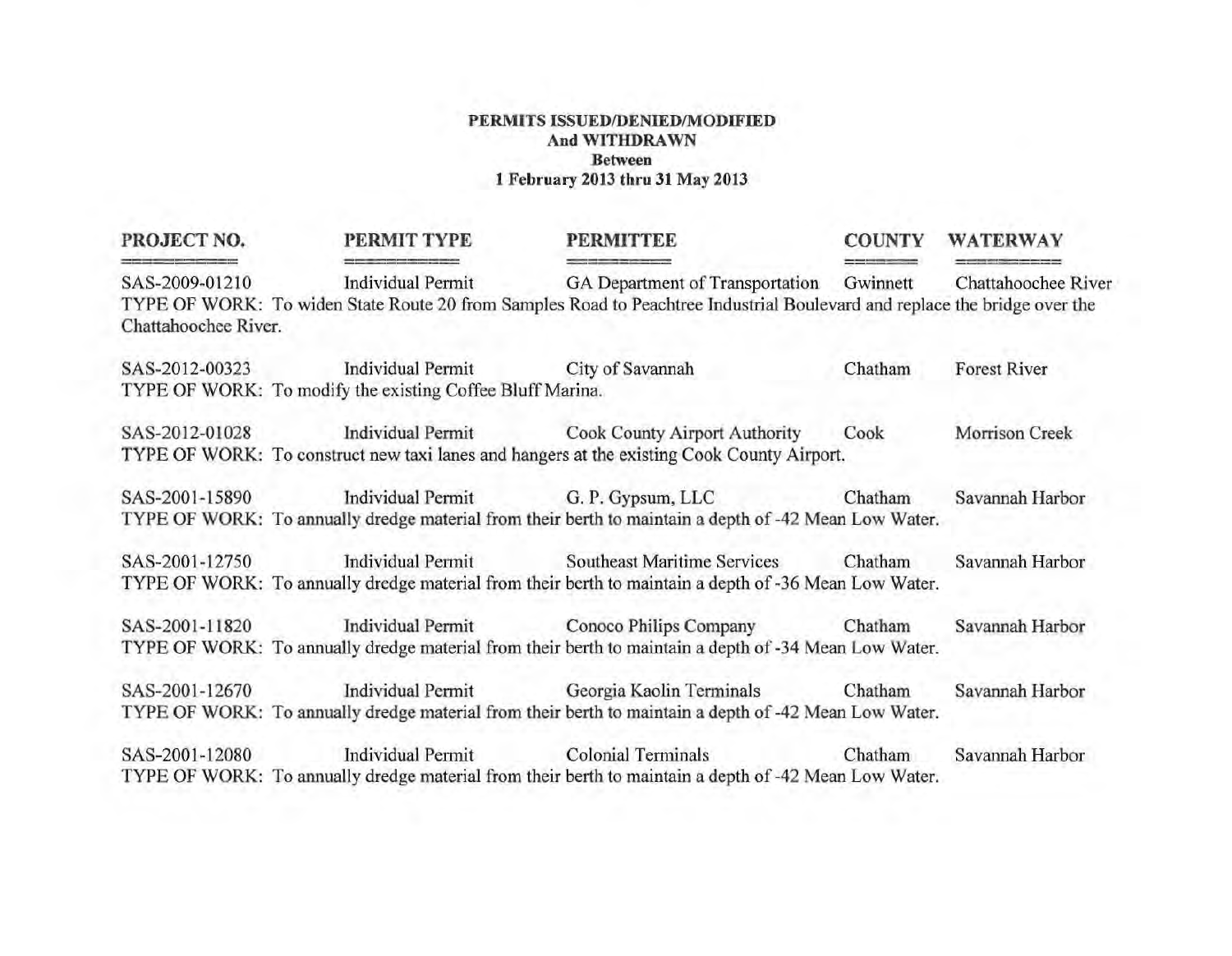| PROJECT NO.                      | PERMIT TYPE                                                                                          | <b>PERMITTEE</b>                                                                                                                                          | <b>COUNTY</b> | <b>WATERWAY</b>       |
|----------------------------------|------------------------------------------------------------------------------------------------------|-----------------------------------------------------------------------------------------------------------------------------------------------------------|---------------|-----------------------|
| SAS-2000-03800                   | <b>Individual Permit</b><br>TYPE OF WORK: To expand the existing Dean Forest Road Landfill.          | City of Savannah                                                                                                                                          | Chatham       | unnamed stream        |
| SAS-2003-07910<br>Harbor Marina. | Individual Permit                                                                                    | Jekyll Island Marina, Inc<br>TYPE OF WORK: To dredge material from Jekyll Creek in order to provide better boat access to the existing dock at the Jekyll | Glynn         | Jekyll Creek          |
| SAS-2006-02320                   | <b>Permit Modification</b><br>TYPE OF WORK: To extend the construction period for the project.       | Fort Stewart                                                                                                                                              | Liberty       | <b>Sterling Creek</b> |
| SAS-2009-00301                   | Permit Modification Bryan County<br>TYPE OF WORK: To extend the construction period for the project. |                                                                                                                                                           | <b>Bryan</b>  | <b>Red Bird Creek</b> |
| SAS-2007-01480                   | <b>Permit Modification</b><br>TYPE OF WORK: To extend the construction period for the project.       | City of Savannah                                                                                                                                          | Chatham       | Savannah River        |
| SAS-2009-00884<br>changes.       | Permit Modification Fort Stewart                                                                     | TYPE OF WORK: To increase wetland impacts from 5.39 acres to 5.91 acres of fill and .59 acre of clearing due to project design                            | Liberty       | Malden Branch         |
| SAS-2009-00351                   | TYPE OF WORK: To install 3 bridges instead of constructing bottomless culverts.                      | Permit Modification GA Department of Transportation                                                                                                       | Richmond      | Rae's Creek           |
| SAS-2005-01966                   | TYPE OF WORK: To fill 0.33 acre for road access to existing subdivision.                             | Permit Modification B. C. Waycross Associates                                                                                                             | Ware          | unnamed wetland       |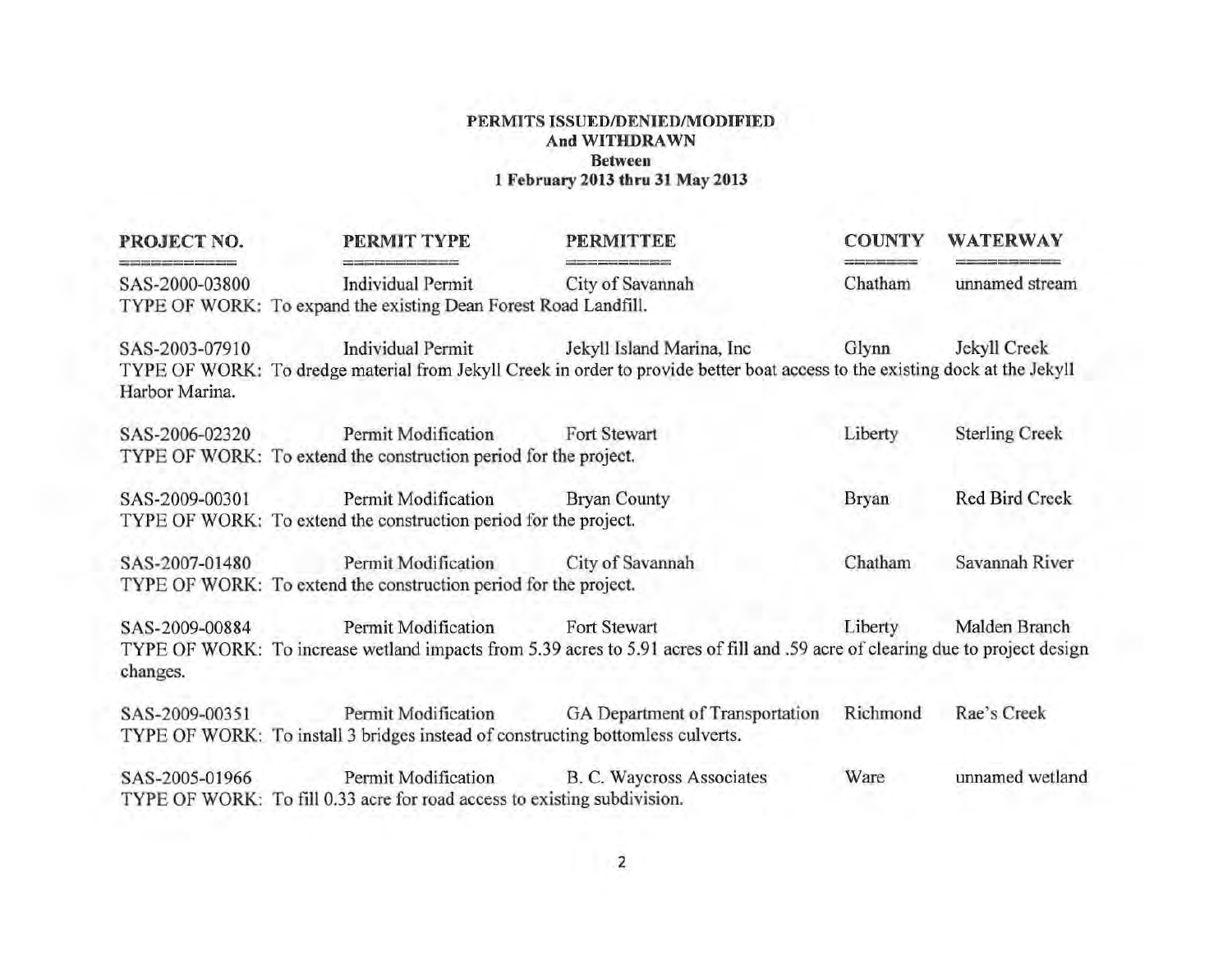| PROJECT NO.    | PERMIT TYPE                                                                        | <b>PERMITTEE</b>                                                                                                            | <b>COUNTY</b> | <b>WATERWAY</b>      |
|----------------|------------------------------------------------------------------------------------|-----------------------------------------------------------------------------------------------------------------------------|---------------|----------------------|
| SAS-1995-11661 | Permit Modification<br>TYPE OF WORK: To modify an existing dock facility.          | David Beckham                                                                                                               | Glynn         | Laurel Grove Creek   |
| SAS-2007-01444 | Permit Modification                                                                | Georgia Trade and<br><b>International Convention Center</b>                                                                 | Chatham       | Savannah Harbor      |
|                |                                                                                    | TYPE OF WORK: To demolish and remove an existing but degraded boardwalk, pilings, concrete platform and warf, and install a |               |                      |
|                | new bulkhead, pilings, concrete walkway, hand railing, lighting and floating dock. |                                                                                                                             |               |                      |
| SAS-2011-00091 |                                                                                    | Permit Modification GA Department of Transportation                                                                         | Gwinnett      | Unnamed stream       |
|                | TYPE OF WORK: To decrease stream impacts and required mitigation.                  |                                                                                                                             |               |                      |
| SAS-2007-01954 | Permit Modification                                                                | Sea Island Company                                                                                                          | Glynn         | <b>Burnett Creek</b> |
|                | TYPE OF WORK: To delete the east dock and reconfigure the west dock.               |                                                                                                                             |               |                      |
| SAS-2005-02255 | Permit Modification                                                                | W.W. Group Holdings                                                                                                         | Glynn         | <b>East River</b>    |
|                | TYPE OF WORK: To transfer permit to a new owner.                                   |                                                                                                                             |               |                      |
| SAS-2009-00885 | Permit Modification                                                                | <b>Fort Stewart</b>                                                                                                         | Liberty       | Strum Bay            |
|                |                                                                                    | TYPE OF WORK: To reduce wetland impacts from 43.6 acres to 35.13 acres due to design changes.                               |               |                      |
| SAS-2009-01119 | Permit Modification                                                                | <b>Screven County</b>                                                                                                       | Screven       | Savannah River       |
|                | TYPE OF WORK: To modify a dock facility.                                           |                                                                                                                             |               |                      |
| SAS-2005-00964 | Permit Modification                                                                | Paulding County Aviation Auth.                                                                                              | Paulding      | <b>Bluffy Creek</b>  |
|                | TYPE OF WORK: To modify the mitigation plan.                                       |                                                                                                                             |               |                      |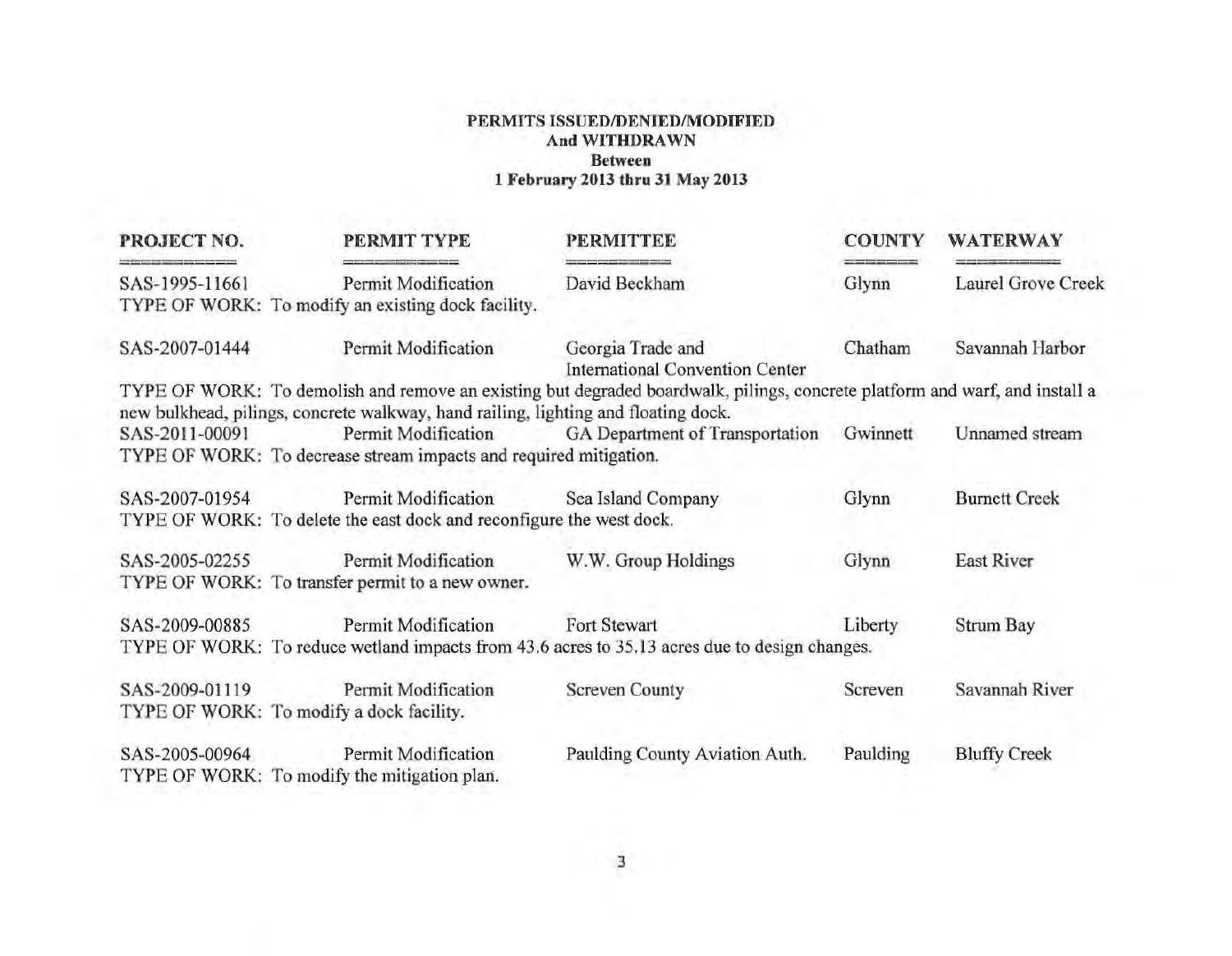| PROJECT NO.    | PERMIT TYPE                                                                                                     | <b>PERMITTEE</b>                                                                                                                                               | <b>COUNTY</b> | <b>WATERWAY</b>          |
|----------------|-----------------------------------------------------------------------------------------------------------------|----------------------------------------------------------------------------------------------------------------------------------------------------------------|---------------|--------------------------|
| SAS-2008-01100 | Permit Modification<br>TYPE OF WORK: To transfer the permit to a new owner.                                     | Fort Gaines Energy, LLC                                                                                                                                        | Clay          | Chattahoochee River      |
| SAS-2006-00970 | Permit Modification                                                                                             | GA Department of Transportation Early<br>TYPE OF WORK: To increase wetland impacts from 14.60 acres to 14.67 acres and increase amount of mitigation required. |               | Dry Creek                |
| SAS-2005-02051 | Permit Modification<br>TYPE OF WORK: To modify the mitigation plan.                                             | Lewiston Investment Group, L.P.                                                                                                                                | Columbia      | Mill Branch              |
| SAS-2013-00018 | Letter of Permission<br>TYPE OF WORK: To install a boat hoist.                                                  | Jack Brinson                                                                                                                                                   | Glynn         | <b>Fancy Bluff Creek</b> |
| SAS-1998-07860 | Letter of Permission<br>TYPE OF WORK: To modify an existing boat dock.                                          | Barbara Wren                                                                                                                                                   | McIntosh      | Julienton River          |
| SAS-2013-00056 | Letter of Permission<br>TYPE OF WORK: To modify an existing boat dock.                                          | <b>Carter Pope</b>                                                                                                                                             | Glynn         | <b>Fancy Bluff Creek</b> |
| SAS-2007-01219 | Letter of Permission<br>TYPE OF WORK: To conduct maintenance dredging at a private dock facility.               | Kevin Riddett                                                                                                                                                  | Fannin        | Blue Ridge Lake          |
| SAS-2009-00458 | Letter of Permission<br>approximately 143 cubic yards of material from a 0.08-acre of the associated cove area. | Jason Pettit<br>TYPE OF WORK: To installation of new floating boat dock and concrete boat ramp, and conduct maintenance dredging of                            | Fannin        | <b>Blue Ridge Lake</b>   |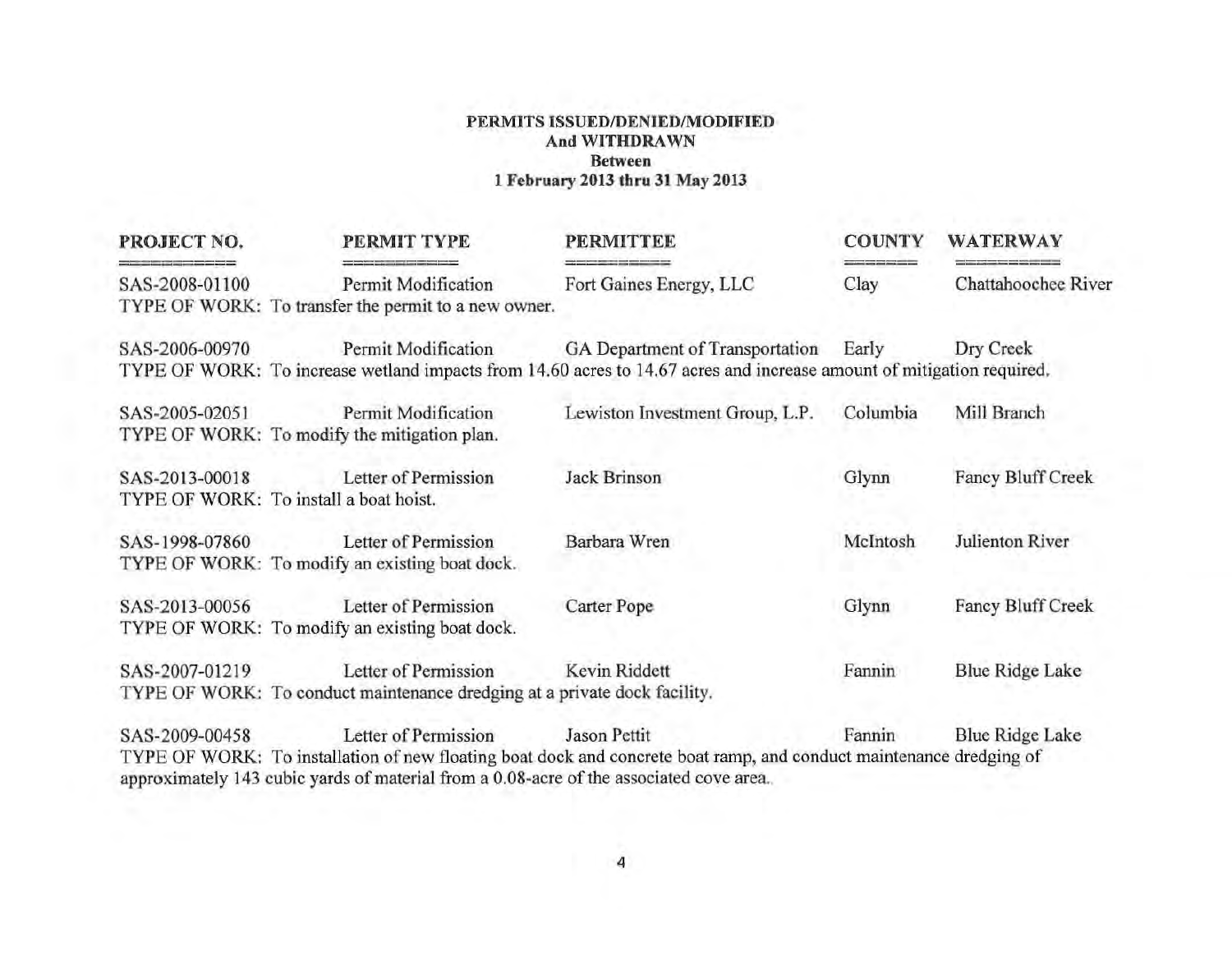| PROJECT NO.    | PERMIT TYPE                                                                                       | <b>PERMITTEE</b>     | <b>COUNTY</b> | <b>WATERWAY</b>           |
|----------------|---------------------------------------------------------------------------------------------------|----------------------|---------------|---------------------------|
| SAS-2012-00609 | Letter of Permission<br>TYPE OF WORK: To conduct maintenance dredging at a private dock facility. | Eric Pearson         | Fannin        | <b>Blue Ridge Lake</b>    |
| SAS-2013-00262 | Letter of Permission<br>TYPE OF WORK: To construct a dock facility.                               | Vasileios Lelos      | Chatham       | Wilmington River          |
| SAS-2012-00823 | Letter of Permission<br>TYPE OF WORK: To construct a dock facility.                               | Penny Butler         | Chatham       | <b>Turners Creek</b>      |
| SAS-2012-00823 | Letter of Permission<br>TYPE OF WORK: To add a floating dock to an existing dock facility.        | Frederick DeRatto    | Glynn         | Turtle River              |
| SAS-2013-00226 | Letter of Permission<br>TYPE OF WORK: To construct a dock facility.                               | Craig Dorsher        | Fannin        | <b>Blue Ridge Lake</b>    |
| SAS-1995-11661 | Withdrawn<br>TYPE OF WORK: To a catwalk and boat hoist to an existing dock facility.              | David Beckham        | Glynn         | <b>Laurel Grove Creek</b> |
| SAS-1999-17510 | Withdrawn<br>TYPE OF WORK: To modify a dock facility.                                             | Lloyd Newberry       | McIntosh      | Julienton River           |
| SAS-2013-00165 | Withdrawn<br>TYPE OF WORK: To modify a dock facility.                                             | Wymberley Yacht Club | Chatham       | Skidaway River            |
| SAS-2006-02193 | Withdrawn<br>TYPE OF WORK: To modify a dock facility.                                             | Waterfront Group     | Camden        | St. Marys River           |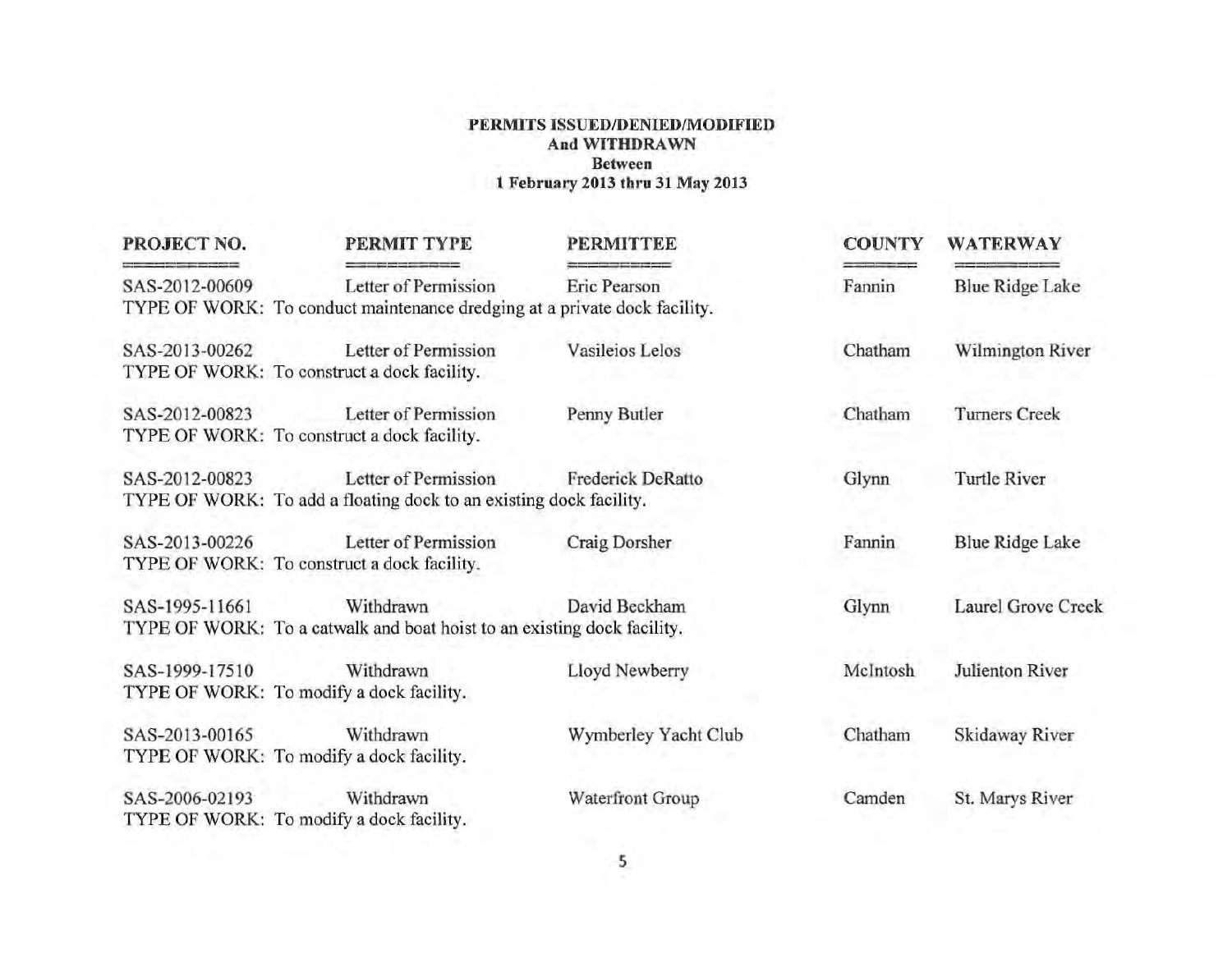| PROJECT NO.    | PERMIT TYPE                                                          | <b>PERMITTEE</b>                                                                                                                                                                                                                                                                                                                                                                                      | <b>COUNTY</b> | <b>WATERWAY</b>      |
|----------------|----------------------------------------------------------------------|-------------------------------------------------------------------------------------------------------------------------------------------------------------------------------------------------------------------------------------------------------------------------------------------------------------------------------------------------------------------------------------------------------|---------------|----------------------|
| SAS-2007-00340 | Withdrawn                                                            | <b>Brunswick Toyota</b>                                                                                                                                                                                                                                                                                                                                                                               | Glynn         | unnamed wetland      |
|                |                                                                      | TYPE OF WORK: To extinguish an existing restrictive covenant on an approximately 17.59 acre portion of his property. This<br>would serve to remove 14.61 acres of wetland and 2.98 acres of upland buffer from a restrictive covenant granted by a previous land<br>owner, and replace their mitigation value through the purchase of 26.72 mitigation credits from Wilkinson-Oconee Mitigation Bank. |               |                      |
| SAS-2007-00546 | Withdrawn                                                            | <b>Larry Garrett</b>                                                                                                                                                                                                                                                                                                                                                                                  | Chatham       | Savannah Harbor      |
|                |                                                                      | TYPE OF WORK: To develop a shipping container facility that would support activities in the Savannah Harbor.                                                                                                                                                                                                                                                                                          |               |                      |
| SAS-2007-00748 | Withdrawn                                                            | Southern States Phosphate<br>And Fertilizer Company                                                                                                                                                                                                                                                                                                                                                   | Chatham       | Savannah Harbor      |
|                | TYPE OF WORK: To construct a commercial dock facility.               |                                                                                                                                                                                                                                                                                                                                                                                                       |               |                      |
| SAS-2009-00652 | Withdrawn                                                            | Tom Exley                                                                                                                                                                                                                                                                                                                                                                                             | Effingham     | <b>Black Creek</b>   |
|                |                                                                      | TYPE OF WORK: To construct an industrial/manufactoring facility on a 193-acre site.                                                                                                                                                                                                                                                                                                                   |               |                      |
| SAS-2006-00598 | Withdrawn                                                            | <b>Augusta Engineering Department</b>                                                                                                                                                                                                                                                                                                                                                                 | Richmond      | Rock and Rae's Creek |
|                | TYPE OF WORK: To dredge material from Warren Lake and Lake Olmstead. |                                                                                                                                                                                                                                                                                                                                                                                                       |               |                      |
| SAS-2011-00975 | Withdrawn                                                            | Cobb County Airport                                                                                                                                                                                                                                                                                                                                                                                   | Cobb          | Noonday Creek        |
|                |                                                                      | TYPE OF WORK: To extend partial parallel Taxiways A and B to end of Runway 9 pavement and, in 3 phases, to construct a new                                                                                                                                                                                                                                                                            |               |                      |
|                |                                                                      | taxilane connector between the northwest apron and Taxiway A at McCollum Field Airport.                                                                                                                                                                                                                                                                                                               |               |                      |
| SAS-2012-00089 | Withdrawn                                                            | City of Tybee Island                                                                                                                                                                                                                                                                                                                                                                                  | Chatham       |                      |
|                | property owned by Michael and Karen Leonard.                         | TYPE OF WORK: To perform improvements to a public (City of Tybee Island) road right-of-way and a driveway to a private                                                                                                                                                                                                                                                                                |               |                      |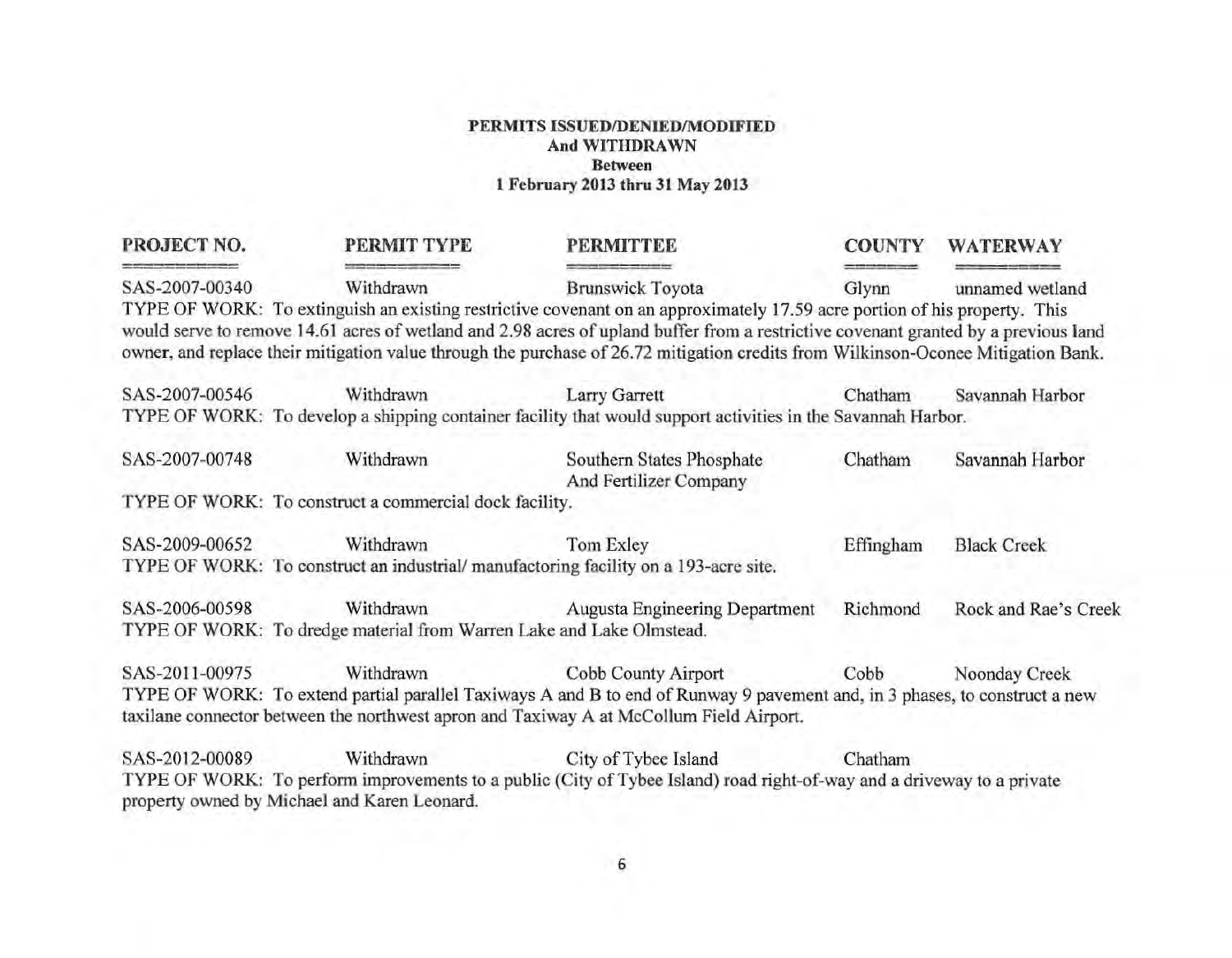| PROJECT NO.                                                             | PERMIT TYPE                                                                   | <b>PERMITTEE</b>                                                                                                           | <b>COUNTY</b> | <b>WATERWAY</b>    |
|-------------------------------------------------------------------------|-------------------------------------------------------------------------------|----------------------------------------------------------------------------------------------------------------------------|---------------|--------------------|
| the same state and complete them to be problem to the<br>SAS-2009-01007 | Withdrawn                                                                     | Fort Stewart                                                                                                               | Liberty       | Goshen Marsh       |
|                                                                         |                                                                               | TYPE OF WORK: To construct an Unmanned Aerial Surveillance (UAS) Facility and associated features.                         |               |                    |
| SAS-2013-00168                                                          | Withdrawn                                                                     | GA Department of Transportation                                                                                            | Colquitt      | Little River       |
|                                                                         |                                                                               | TYPE OF WORK: To widen State Route (SR) 133 from County Road 276 to SR 35 East Moultrie Bypass.                            |               |                    |
| SAS-2013-00023                                                          | Withdrawn                                                                     | GA Department of Transportation                                                                                            | Madison       | <b>Broad River</b> |
|                                                                         |                                                                               | TYPE OF WORK: To widen and reconstruct SR 72, from the intersection of SR 72 and SR 172 in Madison County to approximately |               |                    |
|                                                                         | 2,000 east of the Elbert County line at the existing 4-lane section of SR 72. |                                                                                                                            |               |                    |
| SAS-2013-00067                                                          | Withdrawn                                                                     | Epic Midstream, LLC                                                                                                        | Chatham       | Savannah River     |
|                                                                         | TYPE OF WORK: To extend a rail spur.                                          |                                                                                                                            |               |                    |
| SAS-2008-00981                                                          | Withdrawn                                                                     | GA Department of Transportation Chatham                                                                                    |               | Savannah River     |
|                                                                         |                                                                               | TYPE OF WORK: To construct the Jimmy Deloach Connector Project. The road would begin at an at-grade intersection with      |               |                    |
|                                                                         |                                                                               | Bourne Avenue/State Route (SR) 307 and terminate at the existing eastern end of Jimmy Deloach Parkway at SR 21.            |               |                    |
| SAS-2006-00828                                                          | Withdrawn                                                                     | GA Department of Transportation                                                                                            | Clinch        | Woodyard Creek     |
|                                                                         | TYPE OF WORK: To extend the construction period for the project.              |                                                                                                                            |               |                    |